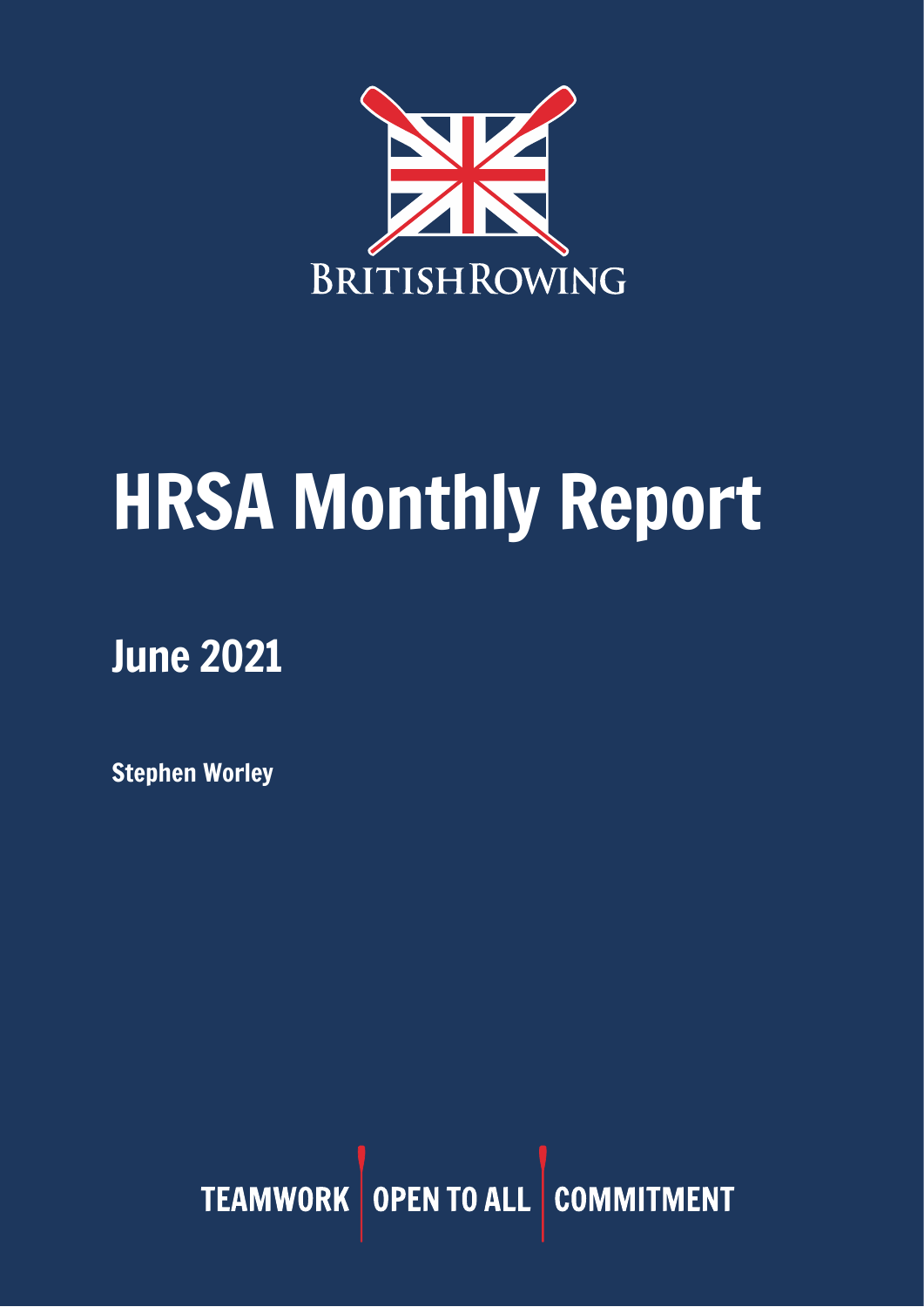## Death of a rower on the water

A Senior Masters rower, in his 70s, failed to return after an outing alone when the waterway was quiet. It is understood that he preferred to scull alone, in his own boat, at times when the waterway could be expected to be quiet. He was a very competent sculler and canoeist.

The Emergency Services made searches and his boat was found in the water approximately 400m from the club. His body was found in the water the following day. Following referral to the Coroner's Office it was determined that he had suffered from a heart attack.

Colleagues in British Rowing have provided support to the club, in particular with media relations.

It is to be expected that more information will become available when further investigations are complete.

## Incidents in June

#### **Lifejackets and Kill Cords**

There were several reports from different areas about coaches in launches not wearing lifejackets and not using kill cords. In further incidents coaches afloat were wearing lifejackets but they were not correctly fastened. Coaches are expected to set a good example and at-risk behaviour of this type sets a very bad example to people being coached and others who witness it. Conspicuous at-risk behaviour, like this, can damage the reputation of the sport that we love.

There was another incident where incorrect use of a kill cord caused a bruising to the fingers and hand of a coach. The launch driver had disconnected the kill cord from himself in order to assist an 8x+that was approaching the pontoon at an odd angle. The coach who was subsequently injured was trying to moor the launch using one of its mooring lines. One of the blades of the 8x+ hit the throttle control lever of the launch causing its engine to go into gear and increase speed. This caused the coach's hand to become entangled in the mooring line and mooring ring.

There is information on how to use a kill cord in an RYA video [here](https://www.youtube.com/watch?v=hZ7jEqpvWu8) and a Safe Alert on Launch Driving [here.](https://www.britishrowing.org/wp-content/uploads/2015/09/Safety-Alert-February-2015-Lifejackets.pdf) There is information on how to fit a lifejacket in a Safety Alert here. There is also information on how lifejackets and kill cords can save lives in a Safety Alert [here.](https://www.britishrowing.org/wp-content/uploads/2015/09/Safety-Alert-Safety-Equipment-can-save-your-life-1.pdf)

#### **Backstays protect**

There was a report of a collision between a 1x and a 2- due to failure to keep an adequate look out. The report contains the following "*The back stays attached to the boat avoided any serious injury*." The report goes on to say that the "*flange where the back stay attaches has broken away from the hull and bent backwards.*" Backstays were fitted to all riggers.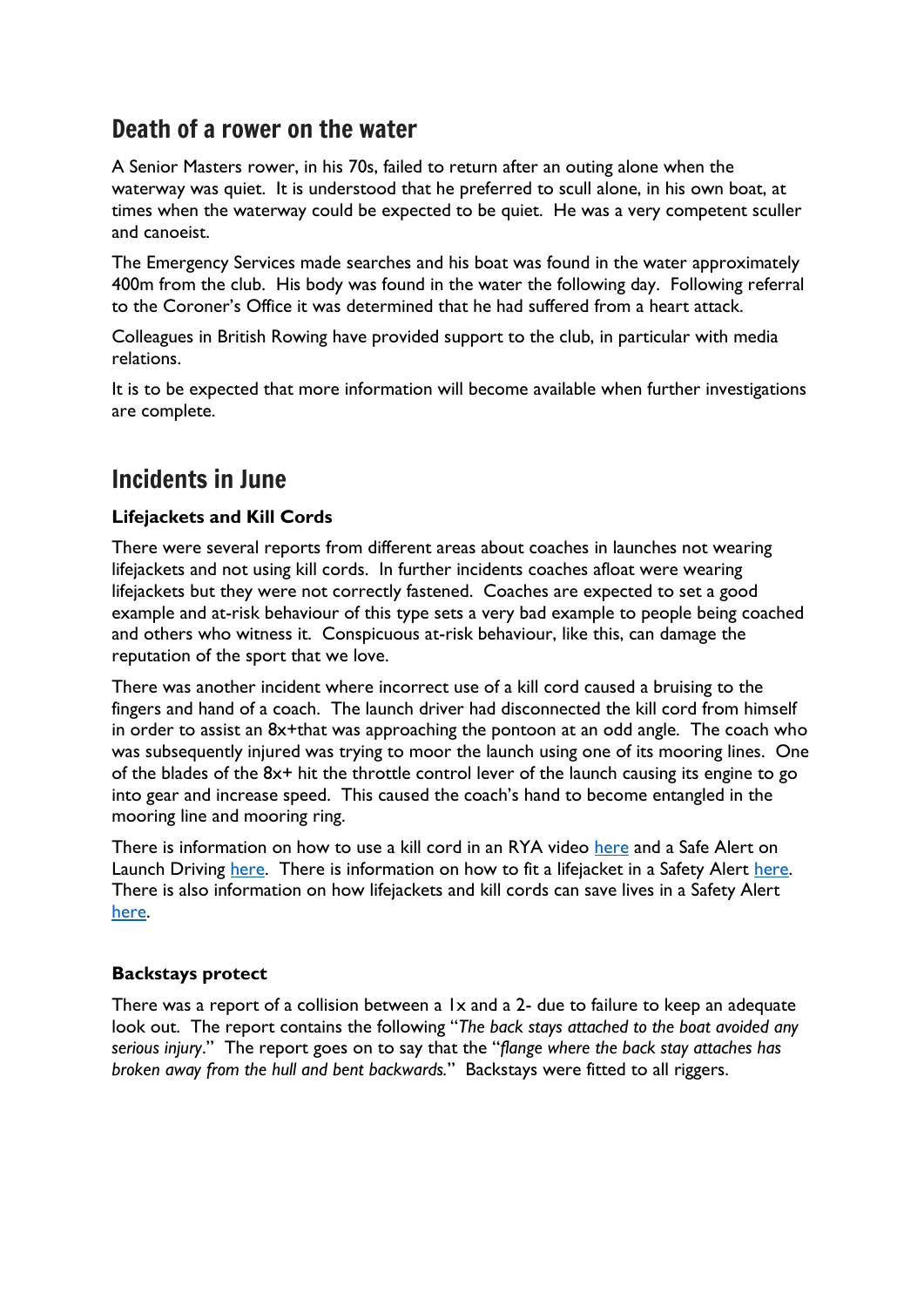#### **Look out for canoeists**

There was a report from a canoe coach that contained the following:-

*A Ladies 4 collided with a Junior Kayaker, who was having trouble learning to kayak. He was attempting to paddle back closer to the bank when hit by the ladies 4. The Ladies 4, were not keeping a look-out when they rowed straight into the child, The child was wearing a buoyancy aid, which took most of the blow, but he still developed bruising to his back.*

*Please can a reminder be sent out to rowing clubs that they don't own the waterway. Other clubs and organisations use the bank side of the waterway for nautical activities, and we do try and keep all the young people out of the rower's way, it is important for all rowers to also look were they are going, when not rowing in the centre of the river.*

This extract has been edited to make it anonymous, the location was specified in the report. The advice to keep a good lookout applies everywhere but, perhaps, particularly in areas close to the bank where inexperienced people may be operating.

There was another incident, at another location where a 2- rowed into the back of a group of kayakers. It was reported that the rowers were not maintaining a good lookout.

In yet another incident the steersman of a 4x noticed a group of canoeists spread across the waterway ahead and chose to abandon the crew's high pressure piece as it would not have been safe for the 4x to proceed at pace. The 4x steered further to starboard to avoid any collision.

#### **Antisocial behaviour**

There were several incidents of anti-social behaviour reported, including:-

- Throwing stones at rowers, one rower was hit on the back of the neck
- Verbal abuse of rower by a coach from another rowing club
- Youths on the bank threw a vodka bottle at a boat causing damage
- Youths on a club landing stage abusing the coach

There have been some concerns about the lack of a Police response when incidents are subsequently reported. Rowers are encouraged to carry a suitably protected mobile phone and report serious incidents as soon as it is safe to do so by phoning 999. Take photos if it is safe to do so.

#### **Hip Fracture**

A rower fell two or three feet from steps after putting a boat on racks in the boathouse. This resulted in a hip fracture and the rower subsequently attended hospital as an inpatient for a hip operation.

There is advice on working from steps and "hop-ups" in the Safety in Club Premises guide on Work at Height [here.](https://www.britishrowing.org/wp-content/uploads/2018/04/1.-Work-at-Height.pdf)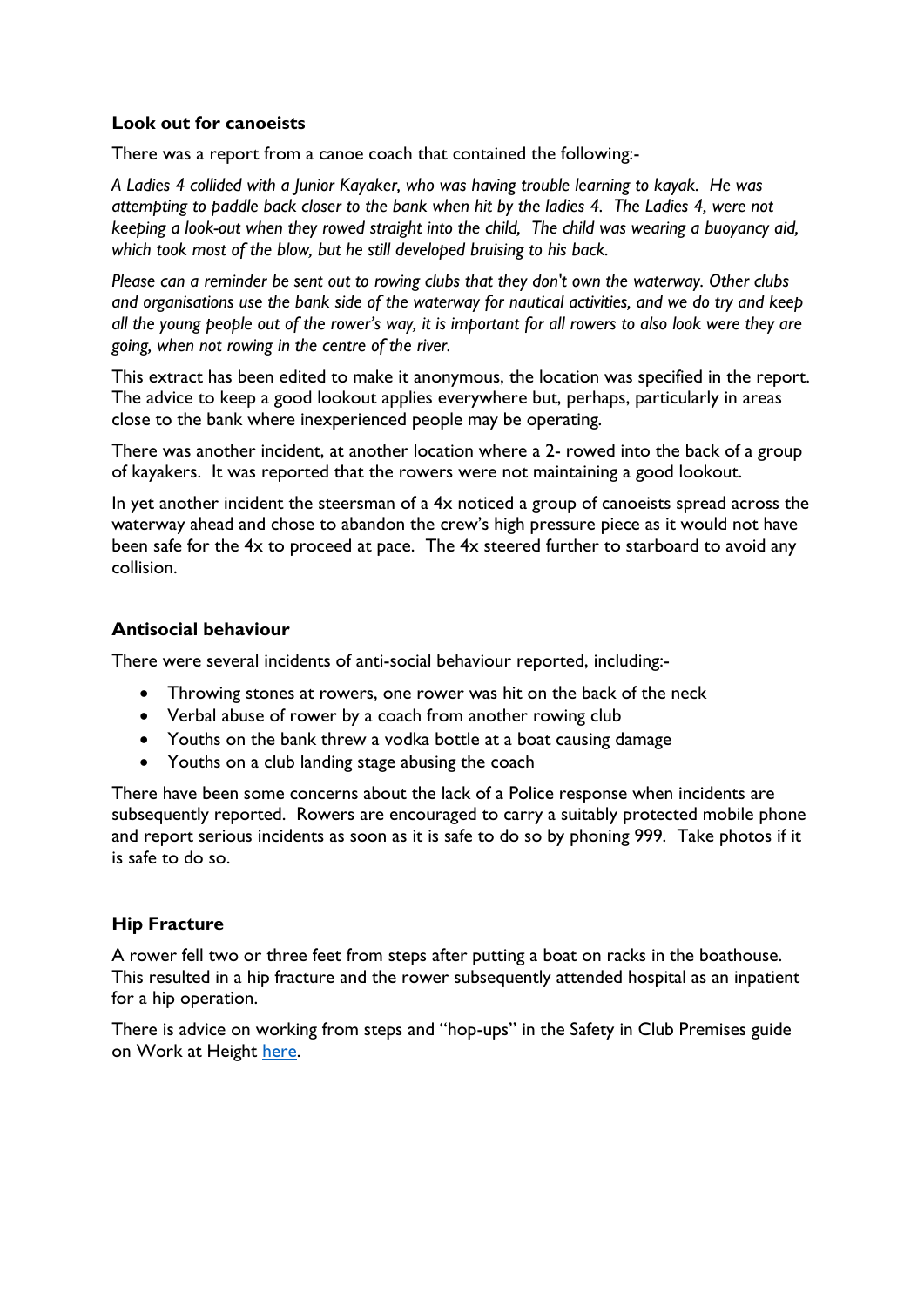#### **Interaction of rowing boats and motor boats**

There were several incidents where motor boat drivers caused harm or inconvenience to rowing boats or *vice versa*. These include:-

- An apparently drunken motor boat driver driving erratically and causing excessive wash
- A fleet of motor boats causing excessive wash that pushed rowing boats into a pontoon causing damage including that shown opposite.
- An 8 hit a hire boat because the cox was not keeping a good lookout ahead
- Another 8 hit an inflatable raft crossing ahead and punctured it.
- Yet another 8 rowed into the stern of a motor boat in a congested area due to inadequate lookout.
- The passage of a motor boat on a canal was allegedly obstructed by a large group of rowers.
- A 2x was hit by a motor boat
- The wash from a motor boat swamped an entire J14 4x+ event at a regatta
- The rigger of a 2x was hit by an overtaking narrow boat causing the bow of the 2x to hit the narrow boat and be damaged as shown opposite.





- There was a near collision with a fishing launch whose driver was using a mobile phone and not keeping a good lookout.
- A 4x had a head on collision of with a motor boat that was on the wrong side of the canal.

These examples all demonstrate the need to keep a good lookout and be extra careful around motor boats.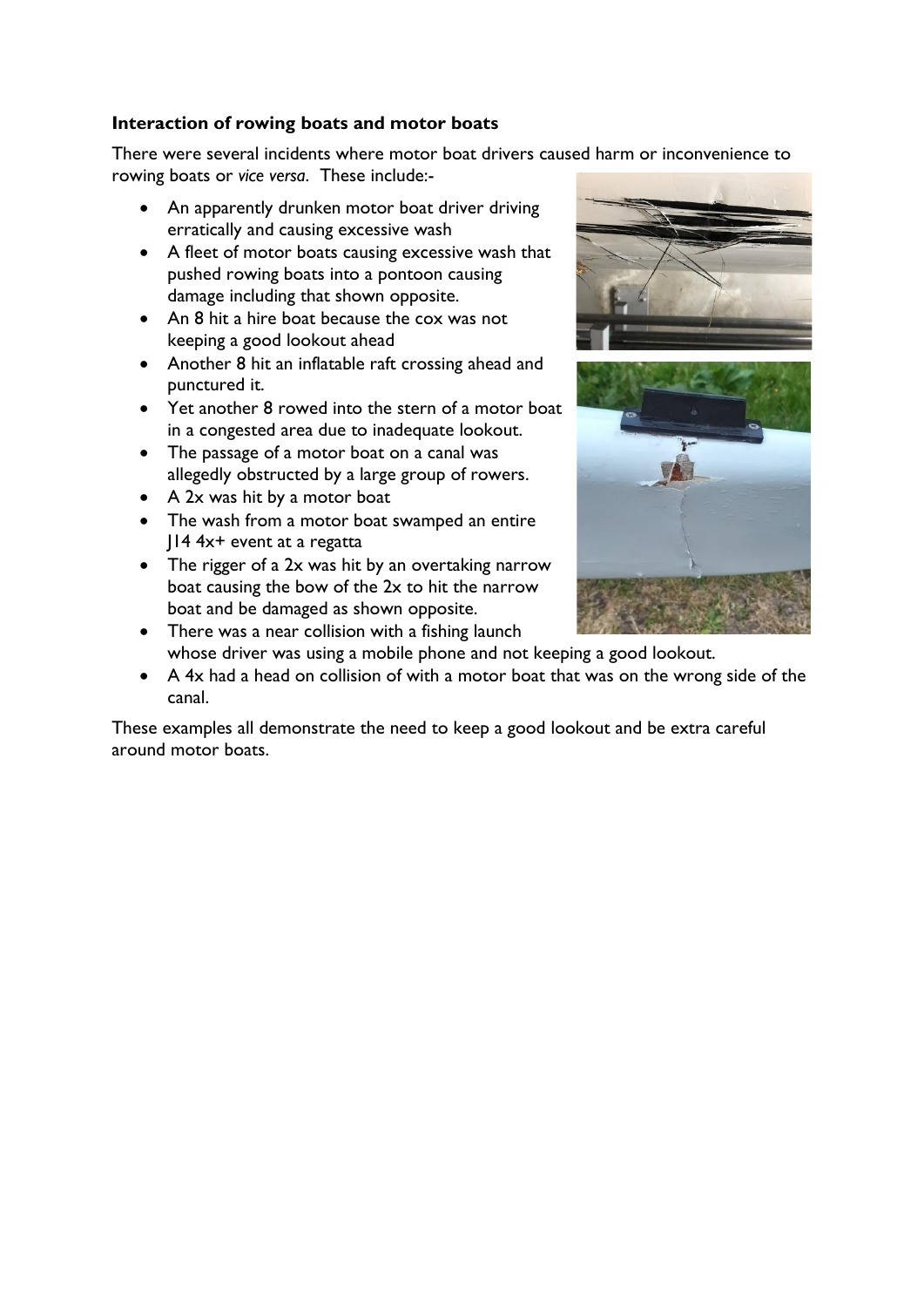## Capsizes and Cold Water Shock

I was asked to comment on the incidence of cold water shock experienced during the Simple Capsizes as listed in the Analysis of Reported incidents. The person asking this question has a rowing colleague (a nurse, with a sailing background) who had expressed concern, and believes that rowers should wear life jackets all year round. The person asking has been coaching Junior and Adult Novices in 1x's from 2004 to 2020 and has seen and assisted in many simple capsizes but they had never witnessed incapacity from cold water shock and was keen to know more.

The issue of the use of lifejackets by rowers was explained in my report of September 2019 available [here.](https://www.britishrowing.org/wp-content/uploads/2019/10/HRSA-Monthly-Report-September-2019-.pdf) In general these are not needed as, in the event of a capsize, the boat becomes the rower's liferaft.

My response was that It is difficult to provide a clear answer as the only information we have is that contained in Incident Reports. However, these are usually comprehensive and detailed so I am confident that what I am about to write will provide a fair picture.

None of the simple capsizes should involve cold water shock, if they did then they would not be "simple" capsizes. Rowers are briefed on what happens to their bodies as they enter cold water and this helps them to avoid cold water shock.

I am occasionally asked about rowers using lifejackets. Clubs make them available to rowers who wish to wear them (or whose parents wish them to) but there are difficulties. Lifejackets tend to get in the way when rowing and can cause capsizes; they also cause rowers to overheat in the summer.

We teach rowers that if they capsize then their boat becomes their liferaft. They should climb on top of their inverted boat and paddle it to safety or wait to be rescued. Climbing out of the water onto a boat would be impossible if they were wearing an inflated lifejacket.

## Newsletter article - Back to Basics

Some weeks ago I wrote an article for the British Rowing Newsletter, at that time we were returning to rowing. It is reproduced below just in case you missed it.

#### *Back to Basics*

*It is great that we have been able to go afloat again. It's been a while so it is easy to forget some of the basics. Let's do it safely today so that we can do it again tomorrow.*

*If you are rowing or coxing then keep a good lookout, Be aware of where you are on the waterway and keep to where you should be. You don't want to have a [collision w](https://www.britishrowing.org/wp-content/uploads/2017/09/Safety-Alert-collision-avoidance.pdf)ith anyone or anything.*

*If you are coxing or coaching afloat, ensure that your lifejacket has been checked. Give it a quick [check b](https://www.britishrowing.org/wp-content/uploads/2015/09/Safety-Alert-check-your-lifejacket.pdf)efore you put it on. [Fit the lifejacket](https://www.britishrowing.org/wp-content/uploads/2015/09/Safety-Alert-February-2015-Lifejackets.pdf) and the crotch strap correctly.*

*If you are [driving a launch,](https://www.britishrowing.org/wp-content/uploads/2015/09/Safety-Alert-February-2015-Launch-Driving.pdf) has the engine been serviced? Have you [checked i](https://www.britishrowing.org/wp-content/uploads/2015/09/Safety-Alert-Outboard-Motor-Safety-Checks.pdf)t? Is it reliable? What about the steering?* Does the engine stop when you detach the kill cord? Is the other end of the kill *cord attached to you?* 

*These are all simple basic checks that could help to ensure that you can stay safe today and have another go tomorrow."*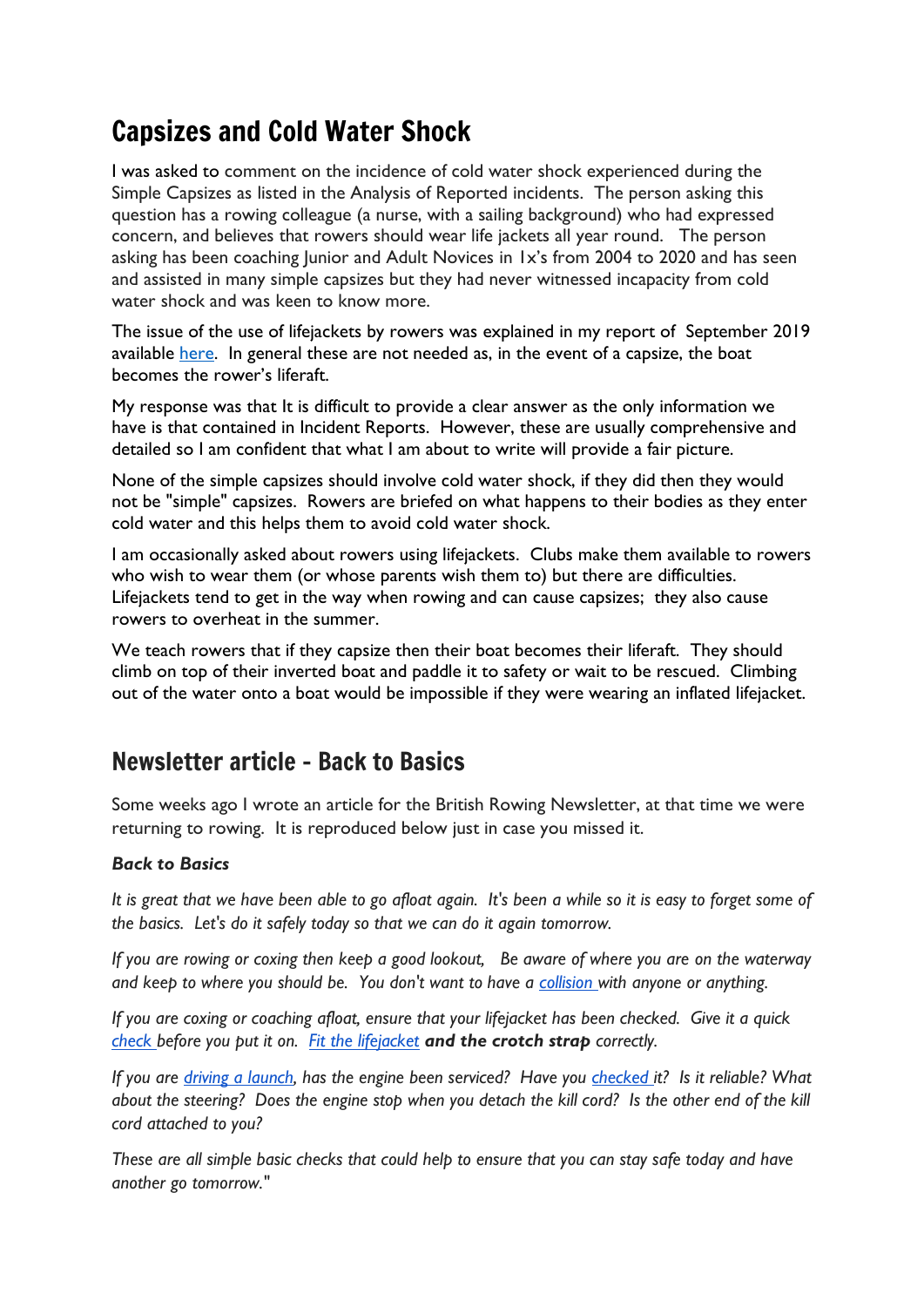## Automatic v Manual Lifejackets

There were several discussions about manual and auto-inflation lifejackets. One of these focussed on the way to tell which is which. I checked this with Wayne Bellamy of the RNLI. The answer is really very simple and it all relates to the shape of the toggle on the manual inflation cord.

#### **Manual inflation = "T-bar" toggle**

#### **(Manual override for) Auto-inflation = Teardrop toggle**

This is shown in the RNLI Lifejackets and Buoyancy Aid Guide, [here.](https://rnli.org/safety/lifejackets) See the diagram on pages 10 & 11 (reproduced in Appendix 1 below).

This also shows that the pressure actuated lifejacket has a T bar toggle but these only actuate when a couple of metres below the surface so it is best to treat them as if they are manual.

In all cases then users should pull the manual inflation toggle as soon as possible if they know that they are going to enter the water.

The Following links provide further information on Lifejackets:-

RNLI Lifejacket Maintenance [here.](https://youtu.be/4kEf5cOe5Zg)

RNLI How to fit your Lifejacket [here](https://youtu.be/mY7IBaRNJ90)

RNLI How to fit lifejacket crotch straps [here](https://youtu.be/VOYHC-wz6OM)

RYA Kill Cord Information [here.](Kill%20cord%20|%20safety%20|%20RYA)

## What do we do if we find someone unconscious in the water

Someone wrote with the following comment and question "*We are facing an increase of open water swimmers, paddleboarders and small inflatable boats. Is there a section anywhere on the BR website that has a procedure of what to do if a third party ends up unconscious in the water? What should rowers do to help?*"

There is nothing specific on third parties but, as I expect you know there is a moral duty to help anyone in distress. In some circumstances this can become a legal duty.

The next question is how do we rescue someone, this depends on the help that is needed. It could be as simple as offer a tow, or offer buddy rescue. It could be a matter of taking them ashore and offering first aid. It all depends on the circumstances. There is information on Buddy Rescue in the capsize drill training on Row How [here.](https://www.rowhow.org/course/view.php?id=195) There is resuscitation training at <https://lifesaver.org.uk/> this is referenced in RowSafe.

If they are unconscious then you need to act fast. Have a look at the Safety Alert [here,](https://www.britishrowing.org/wp-content/uploads/2019/02/Safety-Alert-What-to-do-if-a-rower-collapses-in-a-boat.pdf) this applies to both rowers and non-rowers. It is not unusual for rowers to rescue non-rowers. I have written about this in several Monthly Reports.

It is not possible to perform any effective form of resuscitation in the water or in a rowing boat. Take the person ashore or into a larger boat.

In some cases it could be just a matter of calling for help, if help is nearby.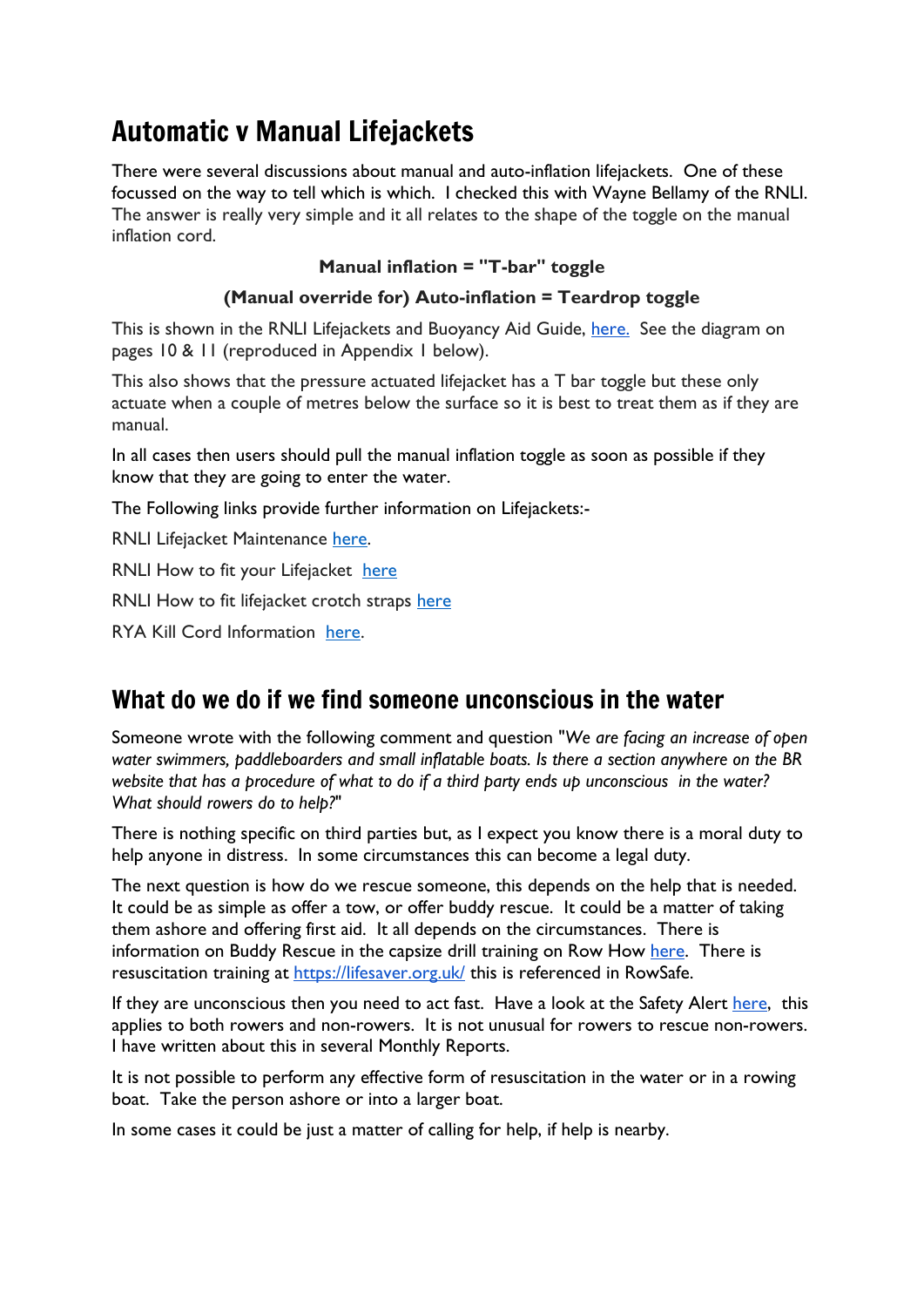## Health and Safety requirements for clubs that have employees

There was a question about whether a club that has four employees plus some occasional part-time paid helpers is required to have a documented Health and Safety Policy and a documented risk assessment.

The response was that the answer to the question about the number of employees depends on the definition of "employee". There is a definition on the government website [here.](https://www.gov.uk/employment-status/employee) If we apply this definition then your part-timers are probably not employees.

Having less than 5 employees does not make much difference, it only affects the need for a policy and risk assessments to be documented. You still need to have a policy and to complete a risk assessment. In both cases this is very simple and is explained in the HSE leaflet indg449. You should display the H&S Law poster or issue each employee with a [H&S Law Leaflet.](https://www.hse.gov.uk/pubns/lawleaflet.pdf)

There is clear guidance on managing and assessing risk in a small business with templates and examples [here.](https://www.hse.gov.uk/simple-health-safety/risk/risk-assessment-template-and-examples.htm) Do not be too impressed or worried about the example risk assessments. Most rowing clubs are much simpler than the businesses in the examples and the risk assessment, etc., will be much shorter.

Your risk assessment should also include risks to people you do not employ (e.g. part-time or occasional workers, club members and others). Section 3 of the Health and Safety at [Work etc. Act 1974](https://www.legislation.gov.uk/ukpga/1974/37/contents) imposes the duty on employers to protect them. That is why the "etc." appears in the title.

Please be careful with young workers, whether they are employees or not. Young people lack experience, sometimes do not recognise hazards and tend to have more energy and less maturity than their older colleagues. The easiest way to do this is to keep them away from any relatively high risk activities.

## Legionella control in a rowing club's showers

I was asked for advice on the management of Legionella in a club's water system with particular attention to its showers, and to the requirement for a Legionella written control scheme. The following guidance was provided.

I think that your primary method of control should be based on using thermal disinfection. T[here](https://www.hse.gov.uk/healthservices/legionella.htm) is more on this here and information for smaller buildings [here.](https://www.hse.gov.uk/legionnaires/hot-and-cold.htm) I know that the first of these is intended for Health Services but the basic science is the same. In a simple system, this should be the basis for your written scheme of control.

There is guidance for duty holders [here.](https://www.hse.gov.uk/pubns/indg458.pdf) This is intended for much larger installations and much of it need not apply.

In my view, the first thing to do is to understand the system. I suspect that it consists of a boiler, hot water tanks, pipes, shower heads and taps. I also suspect that the showers are fed by both hot and cold water and that there is a mixer valve. Having a schematic would help and, if the system is simple then this should also be simple.

If the system is old or has been modified then there may be dead legs, (pipes that go nowhere, or are seldom used, where there is water and little or no flow). If you have them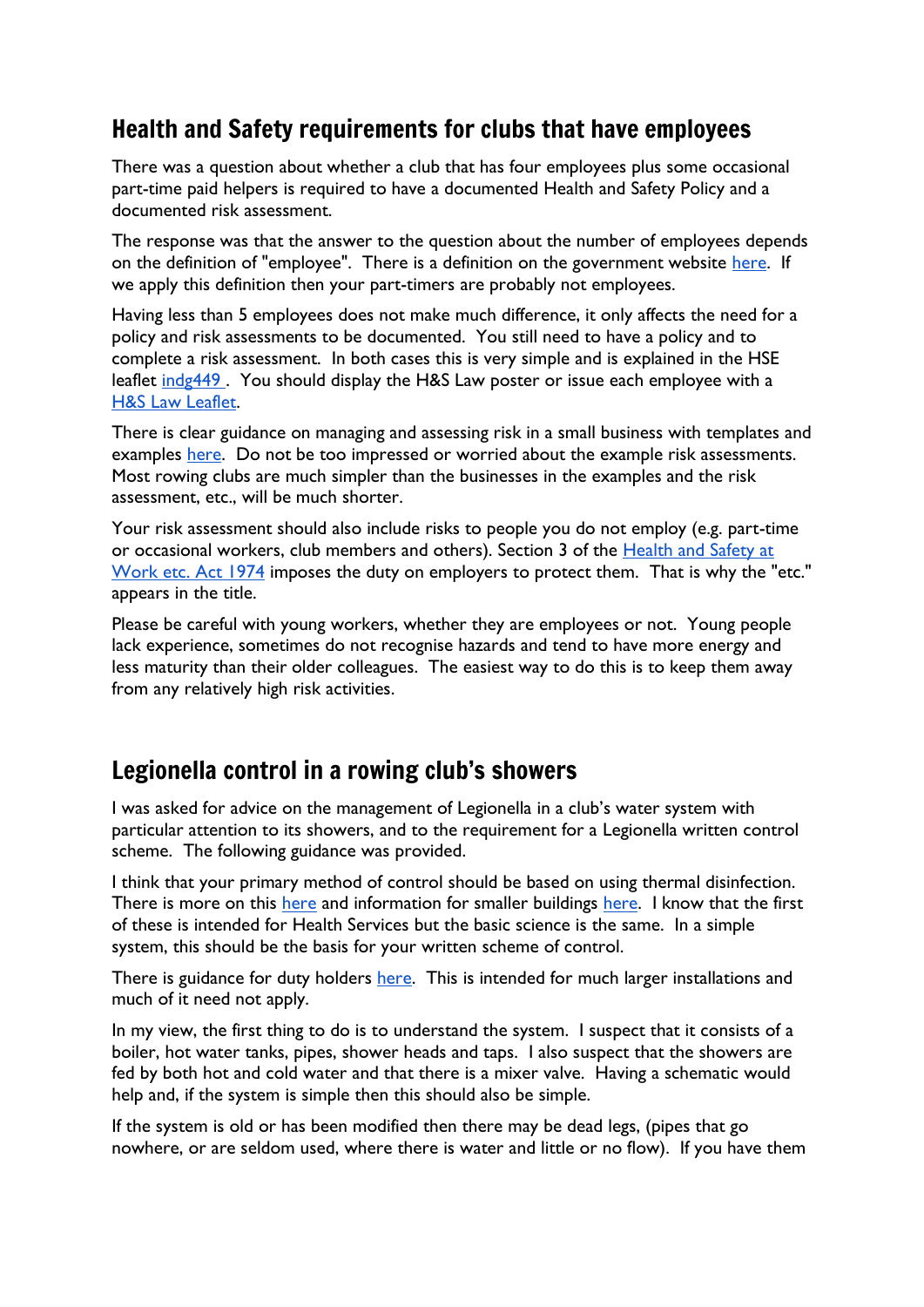then please consider having them removed. If the system is relatively new and has not been modified then there are probably no dead legs.

#### **Legionella testing**

There are several companies who will sell you a Legionella testing kit and service. They will send sample bottles that you fill and return to them. They will then analyse the samples and send you the results. This can cost less than £50. Simply google "legionella testing kit". There are also home test kits where you can perform the analysis yourself, just google "legionella self-testing kit".

You may wish to have a digital thermometer with a probe to measure water temperature, if you do then google "legionella thermometer".

Other search engines are available.

Alternatively you can pay any one of lots of people, lots of money, to do this for you.

If there are measurements then it is helpful to have action levels, these are defined in Table 2.2 of [HSG272](https://www.hse.gov.uk/pubns/priced/hsg274part2.pdf) part 2 as follows:-

Table 2.2 Action levels following legionella sampling in hot and cold water systems

| Legionella<br>bacteria (cfu/l) | <b>Recommended actions</b>                                                                                                                                                                                                                                                                                                                                                                                                                                                                                                                                  |
|--------------------------------|-------------------------------------------------------------------------------------------------------------------------------------------------------------------------------------------------------------------------------------------------------------------------------------------------------------------------------------------------------------------------------------------------------------------------------------------------------------------------------------------------------------------------------------------------------------|
| >100 cfu/l and<br>up to 1000   | Fither:<br>if the minority of samples are positive, the system should be<br>resampled. If similar results are found again, a review of the control<br>measures and risk assessment should be carried out to identify<br>any remedial actions necessary or<br>if the majority of samples are positive, the system may be<br>colonised, albeit at a low level. An immediate review of the control<br>measures and risk assessment should be carried out to identify<br>any other remedial action required. Disinfection of the system<br>should be considered |
| >1000 cfu/l                    | The system should be resampled and an immediate review of the control<br>measures and risk assessment carried out to identify any remedial<br>actions, including possible disinfection of the system. Retesting should<br>take place a few days after disinfection and at frequent intervals<br>afterwards until a satisfactory level of control is achieved.                                                                                                                                                                                               |

#### **Written control scheme.**

There is guidance on this in [HSG272](https://www.hse.gov.uk/pubns/priced/hsg274part2.pdf) part2 Appendix 2.2. This will help with complex systems but if your system is simple and the tests show that the Legionella concentrations are low (see above) then the plan can be simple.

In these circumstances then I would recommend that you have a statement on each of the following:-

- purpose (to maintain a safe water system)
- scope (the domestic water system at your club)
- risk assessment; (see previous note, who can be harmed and how and what you are going to do about it)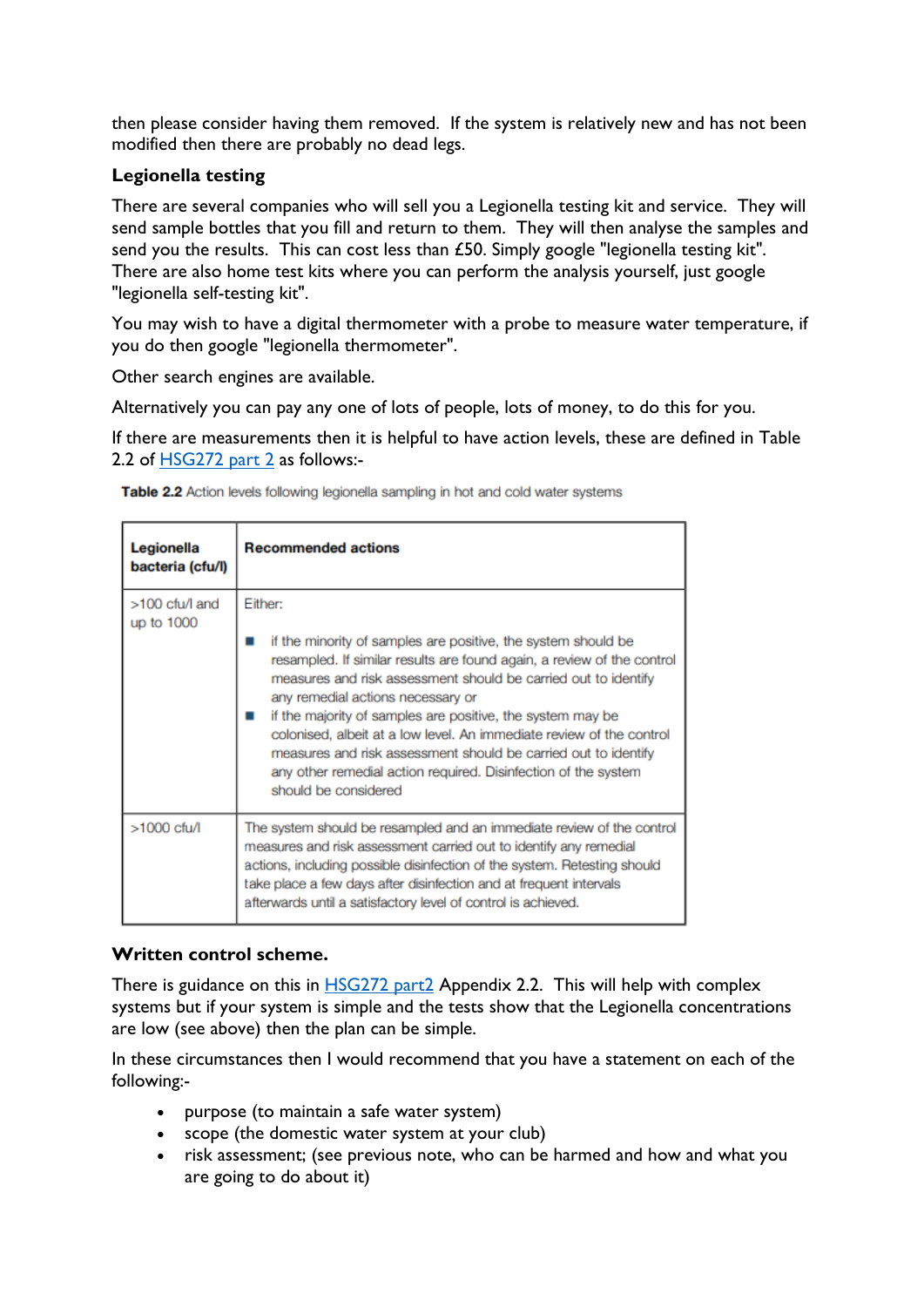- management structure: (you)
- a simple schematic of the system identifying the piping routes, storage and header tanks, calorifiers and relevant items of plant, especially water softeners, filters, strainers, pumps and all water outlets; include sentinel points\* for sampling
- the correct and safe operation of the system; (keep this simple)
- precautions in place to prevent or minimise risk associated with the system; (annual test/analysis + quarterly thermal disinfection)
- a record of your test results and log of the dates and temperatures of your thermal disinfections;
- what you will do if the readings are high
- health and safety information, including details on storage, handling, use and disposal of any chemical used in both the treatment of the system and testing of the system water; (probably not relevant in your case)
- incident plan, which covers the following situations:
	- overy high levels or repeat positive water analyses for legionella; oan outbreak of legionellosis, suspected or confirmed as being centred at the site;
	- oan outbreak of legionellosis, the exact source of which has yet to be confirmed, but which is believed to be centred in an area which includes the site

The concern about an outbreak applies mostly to cooling towers and similar equipment that can impact on anyone in the vicinity. In the case of showers it is only likely to affect people who are in or near the showers. The normal response in the case of an outbreak is to take samples for analysis and then complete a (thermal) disinfection.

\* The sentinel points would typically be the taps furthest (far sentinel) and the nearest (near sentinel) to the hot water heater (calorifier).

Please remember that the route of entry of the Legionella bacterium is by inhalation of contaminated droplets and the primary organ affected are the lungs.

## Support for Nelson Boat Club, Canada

There was a request from this club for permission to use the British Rowing Capsize and Recovery video. This is available on YouTube [here.](https://www.youtube.com/watch?v=A6un3TkbQUQ)

It was explained that this is in the public domain and the club is welcome to link to it from its website; please could they acknowledge British Rowing.

We also have some online safety training modules that may be interesting:

- Safety Basics Understanding and Managing Risk
- Cold Water Immersion and Hypothermia
- Capsize and Recovery for Rowers
- Capsize and Recovery for Coaches

These are freely available through the RowHow section of our website. It is necessary to register with British Rowing so that they can be accessed. Instructions on how to do this are contained in Appendix 1 of my April Monthly Report, (this was attached). There is a Monthly Report Archive [here.](https://www.britishrowing.org/knowledge/safety/hrsa-monthly-report-archive/)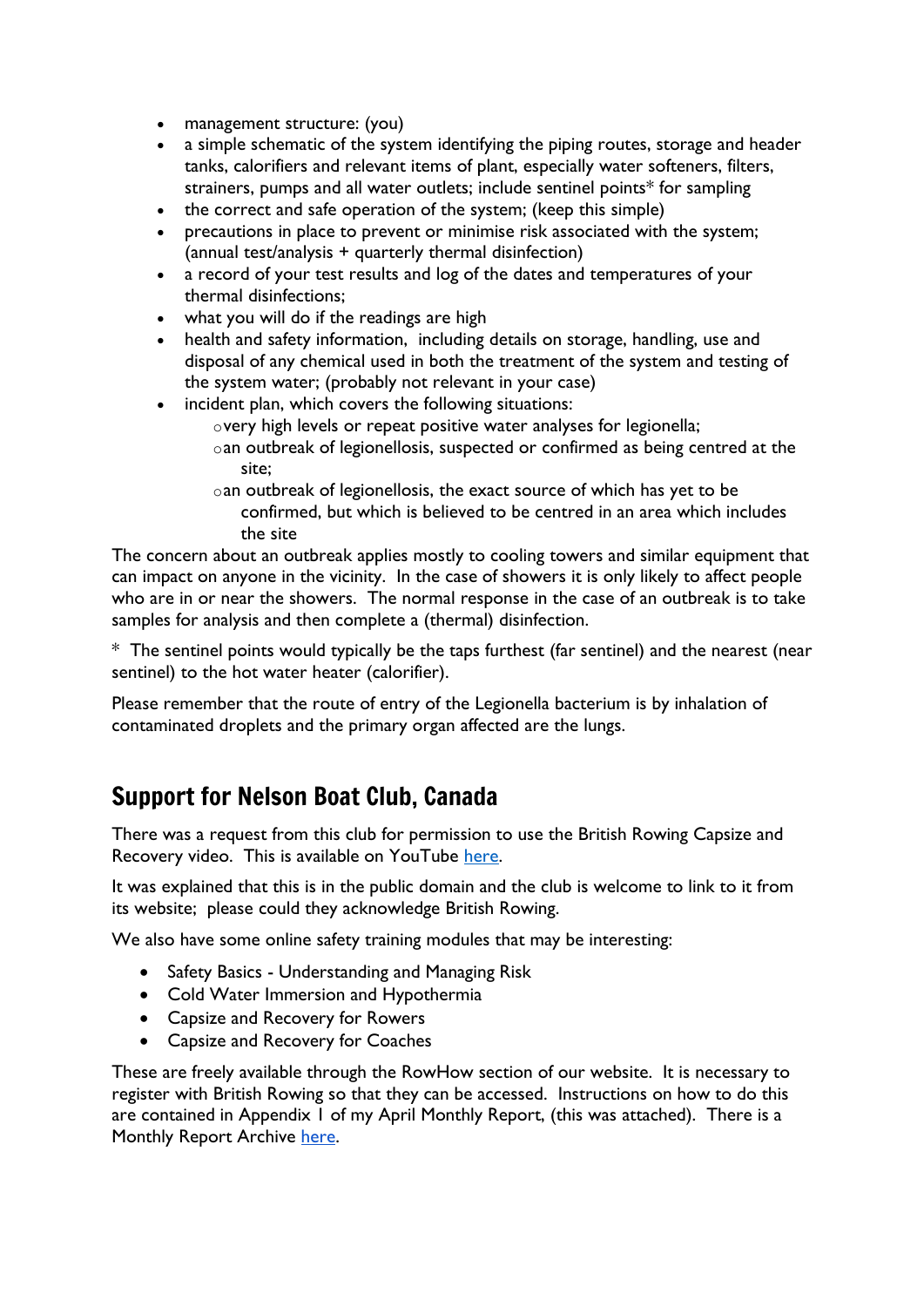## Videos for Risk Assessment Training

The final set of videos to incorporate into the training have been reviewed and approved.

## Cover photo of RowSafe

There was a comment that the cover photo on RowSafe 2021 shows a sculler looking ahead but not wearing hi-vis kit. This photo was selected from a set of stock images and was the most appropriate available. Last month I asked whether anyone could provide a better image for RowSafe 2022 and for it to be sent to [safety@britishrowing.org](mailto:safety@britishrowing.org). The following photos were provided (thanks Lewis).



If you think that you can produce a better photo then please let me know.